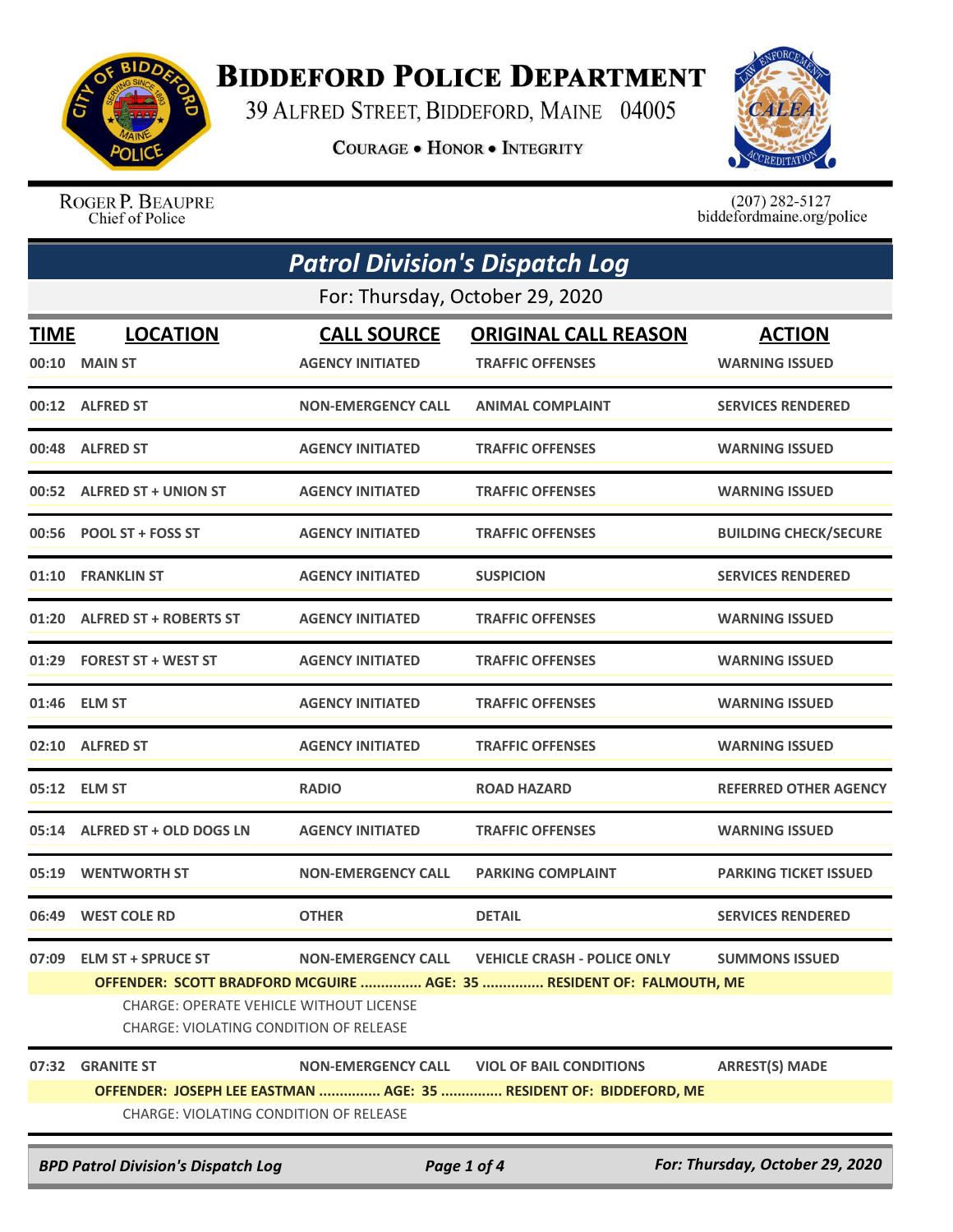| <b>TIME</b> | <b>LOCATION</b>                                                                                                                                                                                                 | <b>CALL SOURCE</b>        | <b>ORIGINAL CALL REASON</b>                                                                   | <b>ACTION</b>             |  |
|-------------|-----------------------------------------------------------------------------------------------------------------------------------------------------------------------------------------------------------------|---------------------------|-----------------------------------------------------------------------------------------------|---------------------------|--|
|             | 08:15 ALFRED ST + BOULDER WAY                                                                                                                                                                                   | <b>AGENCY INITIATED</b>   | <b>TRAFFIC OFFENSES</b>                                                                       | <b>WARNING ISSUED</b>     |  |
|             | 08:18 MAIN ST                                                                                                                                                                                                   | <b>WALK-IN AT STATION</b> | <b>ARTICLES LOST/FOUND</b>                                                                    | <b>REPORT TAKEN</b>       |  |
|             | 08:18 SOUTH ST                                                                                                                                                                                                  | <b>E-911 CALL</b>         | <b>ANIMAL COMPLAINT</b>                                                                       | <b>SERVICES RENDERED</b>  |  |
|             | 08:19 POOL ST                                                                                                                                                                                                   | <b>AGENCY INITIATED</b>   | <b>TRAFFIC OFFENSES</b>                                                                       | <b>WARNING ISSUED</b>     |  |
|             | 08:31 POOL ST                                                                                                                                                                                                   | <b>AGENCY INITIATED</b>   | <b>TRAFFIC OFFENSES</b>                                                                       | <b>WARNING ISSUED</b>     |  |
| 08:36       | <b>BOULDER WAY</b>                                                                                                                                                                                              | <b>AGENCY INITIATED</b>   | <b>TRAFFIC OFFENSES</b>                                                                       | <b>ARREST(S) MADE</b>     |  |
|             | OFFENDER: ANTHONY MICHAEL COLE  AGE: 41  RESIDENT OF: BIDDEFORD, ME<br><b>CHARGE: VIOLATING CONDITION OF RELEASE</b><br>CHARGE: SALE/USE OF DRUG PARAPHERNALIA<br>CHARGE: UNLAWFUL POSSESSION OF SCHEDULED DRUG |                           |                                                                                               |                           |  |
|             | 09:19 FORTUNES ROCKS RD                                                                                                                                                                                         | <b>NON-EMERGENCY CALL</b> | <b>MENTAL ILLNESS CASES</b>                                                                   | <b>SERVICES RENDERED</b>  |  |
|             | 09:24 HILL ST + PROPEL DR                                                                                                                                                                                       | <b>AGENCY INITIATED</b>   | <b>TRAFFIC OFFENSES</b>                                                                       | <b>VSAC ISSUED</b>        |  |
|             | 09:40 SULLIVAN ST                                                                                                                                                                                               | <b>AGENCY INITIATED</b>   | <b>CHECK WELFARE</b>                                                                          | <b>SERVICES RENDERED</b>  |  |
| 10:06       | <b>DARTMOUTH ST</b>                                                                                                                                                                                             | <b>NON-EMERGENCY CALL</b> | <b>THEFT</b>                                                                                  | <b>REPORT TAKEN</b>       |  |
| 10:20       | <b>JEFFERSON ST</b><br>CHARGE: OPERATE VEHICLE WITHOUT LICENSE                                                                                                                                                  | <b>AGENCY INITIATED</b>   | <b>TRAFFIC OFFENSES</b><br>OFFENDER: SEAN DAVID MCKINNEY  AGE: 54  RESIDENT OF: BIDDEFORD, ME | <b>SUMMONS ISSUED</b>     |  |
|             | 10:30 UNION ST                                                                                                                                                                                                  | <b>NON-EMERGENCY CALL</b> | <b>ADVICE</b>                                                                                 | <b>SERVICES RENDERED</b>  |  |
|             | 10:56 MAPLEWOOD AVE                                                                                                                                                                                             | <b>E-911 CALL</b>         | 911 MISUSE                                                                                    | <b>SERVICES RENDERED</b>  |  |
|             | <b>11:00 GRANITE ST</b>                                                                                                                                                                                         | <b>E-911 CALL</b>         | 911 MISUSE                                                                                    | <b>NO ACTION REQUIRED</b> |  |
|             | 11:28 ELM ST                                                                                                                                                                                                    | <b>NON-EMERGENCY CALL</b> | <b>ANIMAL COMPLAINT</b>                                                                       | <b>NO ACTION REQUIRED</b> |  |
|             | 11:35 SOUTH ST                                                                                                                                                                                                  | <b>NON-EMERGENCY CALL</b> | <b>SUSPICION</b>                                                                              | <b>REPORT TAKEN</b>       |  |
|             | 11:38 POOL ST                                                                                                                                                                                                   | <b>AGENCY INITIATED</b>   | <b>TRAFFIC OFFENSES</b>                                                                       | <b>WARNING ISSUED</b>     |  |
|             | 11:52 CLIFFORD ST + GEORGE ST                                                                                                                                                                                   | <b>AGENCY INITIATED</b>   | <b>TRAFFIC DETAIL</b>                                                                         | <b>NO VIOLATION</b>       |  |
|             | 11:57 POOL ST                                                                                                                                                                                                   | <b>AGENCY INITIATED</b>   | <b>TRAFFIC OFFENSES</b>                                                                       | <b>WARNING ISSUED</b>     |  |
|             | 12:04 POOL ST                                                                                                                                                                                                   | <b>AGENCY INITIATED</b>   | <b>TRAFFIC OFFENSES</b>                                                                       | <b>WARNING ISSUED</b>     |  |
|             | 12:13 POOL ST                                                                                                                                                                                                   | <b>AGENCY INITIATED</b>   | <b>TRAFFIC OFFENSES</b>                                                                       | <b>WARNING ISSUED</b>     |  |
|             | 12:24 POOL ST                                                                                                                                                                                                   | <b>AGENCY INITIATED</b>   | <b>TRAFFIC OFFENSES</b>                                                                       | <b>VSAC ISSUED</b>        |  |

*BPD Patrol Division's Dispatch Log Page 2 of 4 For: Thursday, October 29, 2020*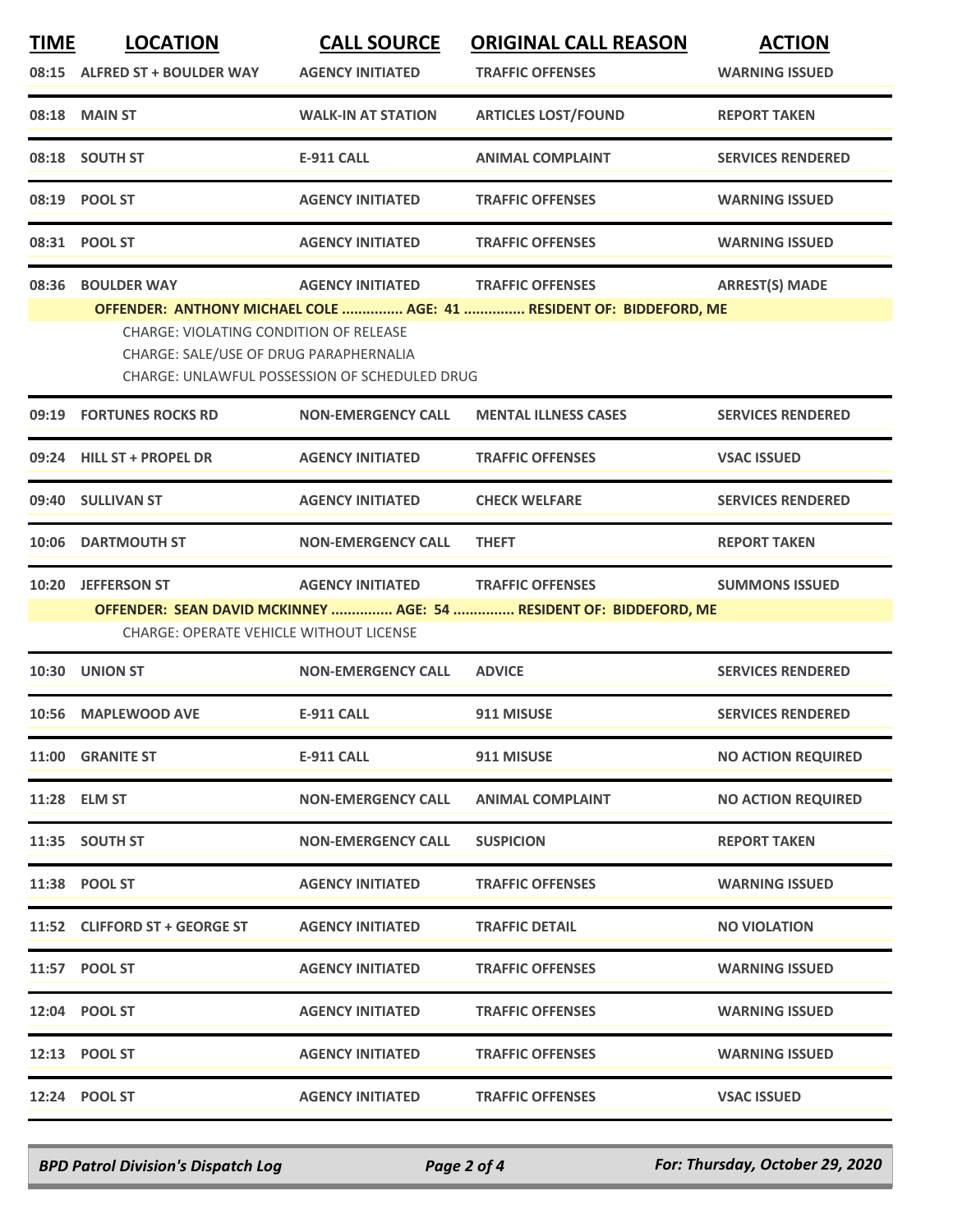| <b>TIME</b> | <b>LOCATION</b><br>12:29 ALFRED ST                                                                 | <b>CALL SOURCE</b><br><b>NON-EMERGENCY CALL</b> | <b>ORIGINAL CALL REASON</b><br><b>ARTICLES LOST/FOUND</b>                                 | <b>ACTION</b><br><b>DISPATCH HANDLED</b> |
|-------------|----------------------------------------------------------------------------------------------------|-------------------------------------------------|-------------------------------------------------------------------------------------------|------------------------------------------|
|             | 12:36 POOL ST                                                                                      | <b>AGENCY INITIATED</b>                         | <b>TRAFFIC OFFENSES</b>                                                                   | <b>WARNING ISSUED</b>                    |
|             | 12:41 SUMMER ST                                                                                    | <b>NON-EMERGENCY CALL</b>                       | <b>SUSPICION</b>                                                                          | <b>UNFOUNDED</b>                         |
|             | 12:43 SOUTH ST                                                                                     | <b>NON-EMERGENCY CALL</b>                       | ATTEMPTED/THREATENED SUICIDE UNFOUNDED                                                    |                                          |
|             | 12:49 PINE ST                                                                                      | <b>NON-EMERGENCY CALL</b>                       | <b>SUSPICION</b>                                                                          | <b>SERVICES RENDERED</b>                 |
|             | 13:14 SUMMER ST<br><b>CHARGE: ATTACHING FALSE PLATES</b><br>CHARGE: VIOLATING CONDITION OF RELEASE | <b>NON-EMERGENCY CALL</b>                       | <b>ANIMAL COMPLAINT</b><br>OFFENDER: JUSTINE NANCY LEACH  AGE: 34  RESIDENT OF: LYMAN, ME | <b>VEHICLE TOWED</b>                     |
|             | 13:39 ALFRED ST                                                                                    | <b>E-911 CALL</b>                               | 911 MISUSE                                                                                | <b>SERVICES RENDERED</b>                 |
|             | 14:30 SOUTH ST                                                                                     | <b>WALK-IN AT STATION</b>                       | <b>ALL OTHER</b>                                                                          | <b>SERVICES RENDERED</b>                 |
| 14:56       | <b>HILL ST</b>                                                                                     | <b>WALK-IN AT STATION</b>                       | <b>ASSIST OTHER AGENCY</b>                                                                | <b>SERVICES RENDERED</b>                 |
|             | <b>15:03 MAIN ST</b>                                                                               | <b>NON-EMERGENCY CALL</b>                       | <b>PARKING COMPLAINT</b>                                                                  | <b>PARKING TICKET ISSUED</b>             |
| 15:07       | <b>MARINER WAY</b>                                                                                 | E-911 CALL                                      | 911 MISUSE                                                                                | <b>NO ACTION REQUIRED</b>                |
| 15:19       | <b>BOULDER WAY + ALFRED ST</b>                                                                     | <b>E-911 CALL</b>                               | <b>TRAFFIC LIGHT MALFUNCTION</b>                                                          | <b>SERVICES RENDERED</b>                 |
| 15:19       | <b>SHELTRA AVE</b>                                                                                 | <b>NON-EMERGENCY CALL</b>                       | <b>MISSING PERSON</b>                                                                     | <b>SERVICES RENDERED</b>                 |
| 15:29       | <b>HORRIGAN CT</b>                                                                                 | <b>NON-EMERGENCY CALL</b>                       | <b>SUSPICION</b>                                                                          | <b>SERVICES RENDERED</b>                 |
|             | 15:32 ELM ST                                                                                       | <b>AGENCY INITIATED</b>                         | <b>TRAFFIC OFFENSES</b>                                                                   | <b>WARNING ISSUED</b>                    |
|             | 15:54 HILLS BEACH RD                                                                               | <b>E-911 CALL</b>                               | 911 MISUSE                                                                                | <b>NO ACTION REQUIRED</b>                |
|             | 16:34 PROCTOR RD                                                                                   | <b>NON-EMERGENCY CALL</b>                       | <b>HARASSMENT</b>                                                                         | <b>CIVIL COMPLAINT</b>                   |
|             | 16:43 PEARL ST                                                                                     | <b>E-911 CALL</b>                               | 911 MISUSE                                                                                | <b>NO ACTION REQUIRED</b>                |
|             | 16:52 ELM ST                                                                                       | <b>E-911 CALL</b>                               | 911 MISUSE                                                                                | <b>NEGATIVE CONTACT</b>                  |
|             | 17:13 TACHEREAU AVE                                                                                | <b>NON-EMERGENCY CALL</b>                       | FRAUD / SCAM                                                                              | <b>SERVICES RENDERED</b>                 |
|             | 17:26 WESTMORE AVE                                                                                 | <b>AGENCY INITIATED</b>                         | <b>TRAFFIC OFFENSES</b>                                                                   | <b>NO ACTION REQUIRED</b>                |
|             | 17:26 SEVIGNY AVE                                                                                  | <b>E-911 CALL</b>                               | 911 MISUSE                                                                                | <b>DISPATCH HANDLED</b>                  |
|             | 17:30 BIRCH ST                                                                                     | <b>E-911 CALL</b>                               | 911 MISUSE                                                                                | <b>NO ACTION REQUIRED</b>                |

*BPD Patrol Division's Dispatch Log Page 3 of 4 For: Thursday, October 29, 2020*